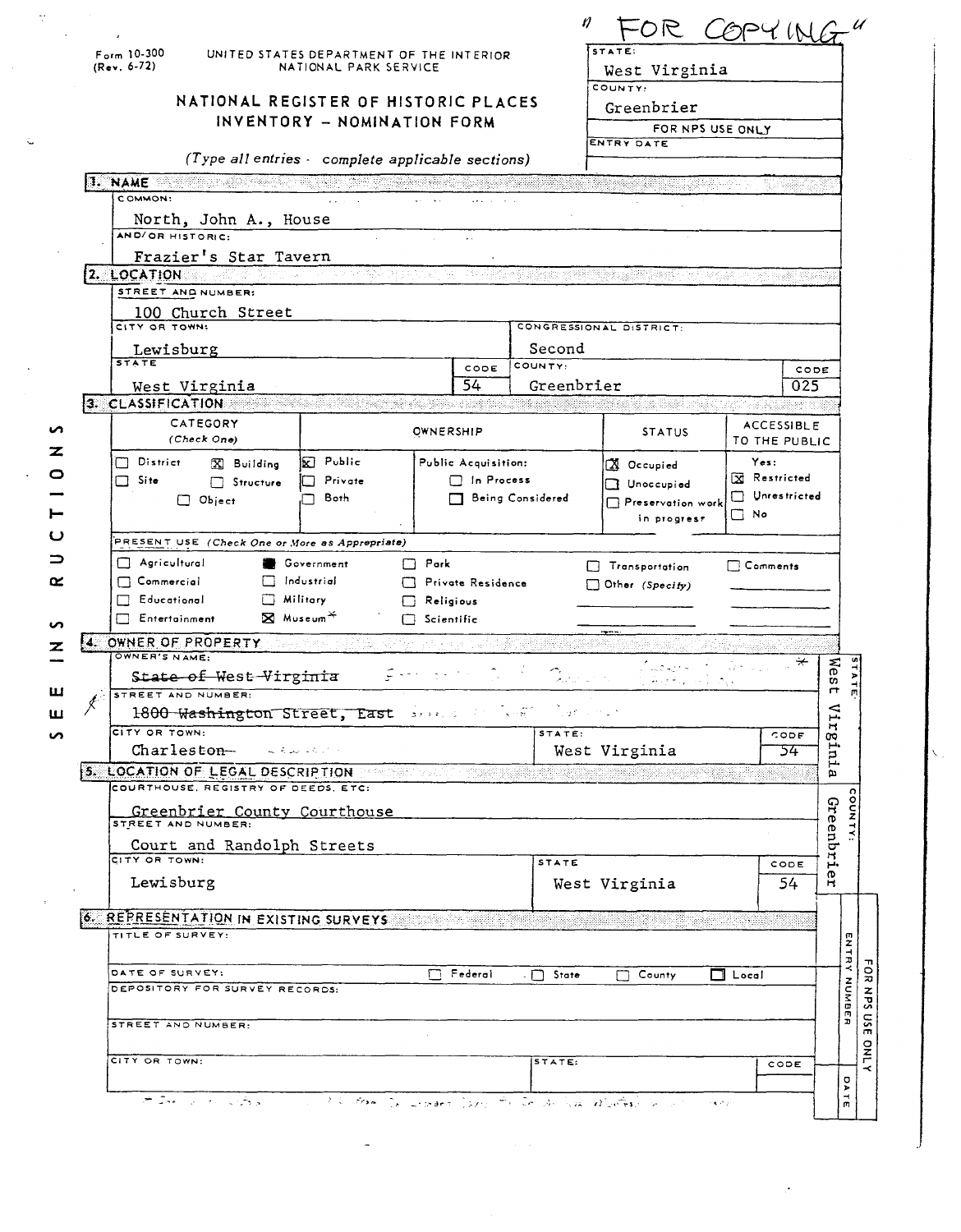| (Check One)     |
|-----------------|
|                 |
| m.<br>Unexposed |
|                 |
|                 |

Built by John **A.** North, clerk of the Greenbrier District Court of Chancery of Virginia, about 1820, this pleasant red-brick building, surrounded by trees, stands nearly faithful to the original design. As one approaches the house, the double portico which reaches on heavy columns to support the high pediment invites him to an attractive, hand-carved entrance doorway with sidelights and fanlight. The second floor has a smaller carved door which opens through a similarly designed columned entrance to a balustraded porch.

Large, shuttered windows are in abundance around the structure which has a chimney projecting from each end of its hipped roof. On the north, a two-story addition containing a sun-parlor and porte-cochere was completed sometime before 1905.

Not long after the house was built, perhaps about 1824, some very elaborate hand-carved woodwork was added in the central hallway of the first floor and the room to the right of the entrance. Around the deep-set windows and doors, and as a part of themantel, are heavy reeded column pediments, above which are dentil moulding and beading. There is a low paneled wainscot the height of the window sills, and above the windows is an extended carved cornice.

The main part of the house consists of nine rooms, five on the lower floor and four on the upper. The plan is a customary one of high-ceilinged, square rooms opening into a central hall. All of the interior woodwork, now painted ivory, is said to be solid walnut, including the wide flooring.

**Un**  $\mathbf{m}$  $\mathbf{m}$  $\overline{z}$ ທ  $\overline{\phantom{0}}$  $\overline{\mathbf{x}}$  $\subset$  $\Omega$  $\overline{a}$ z.  $\overline{a}$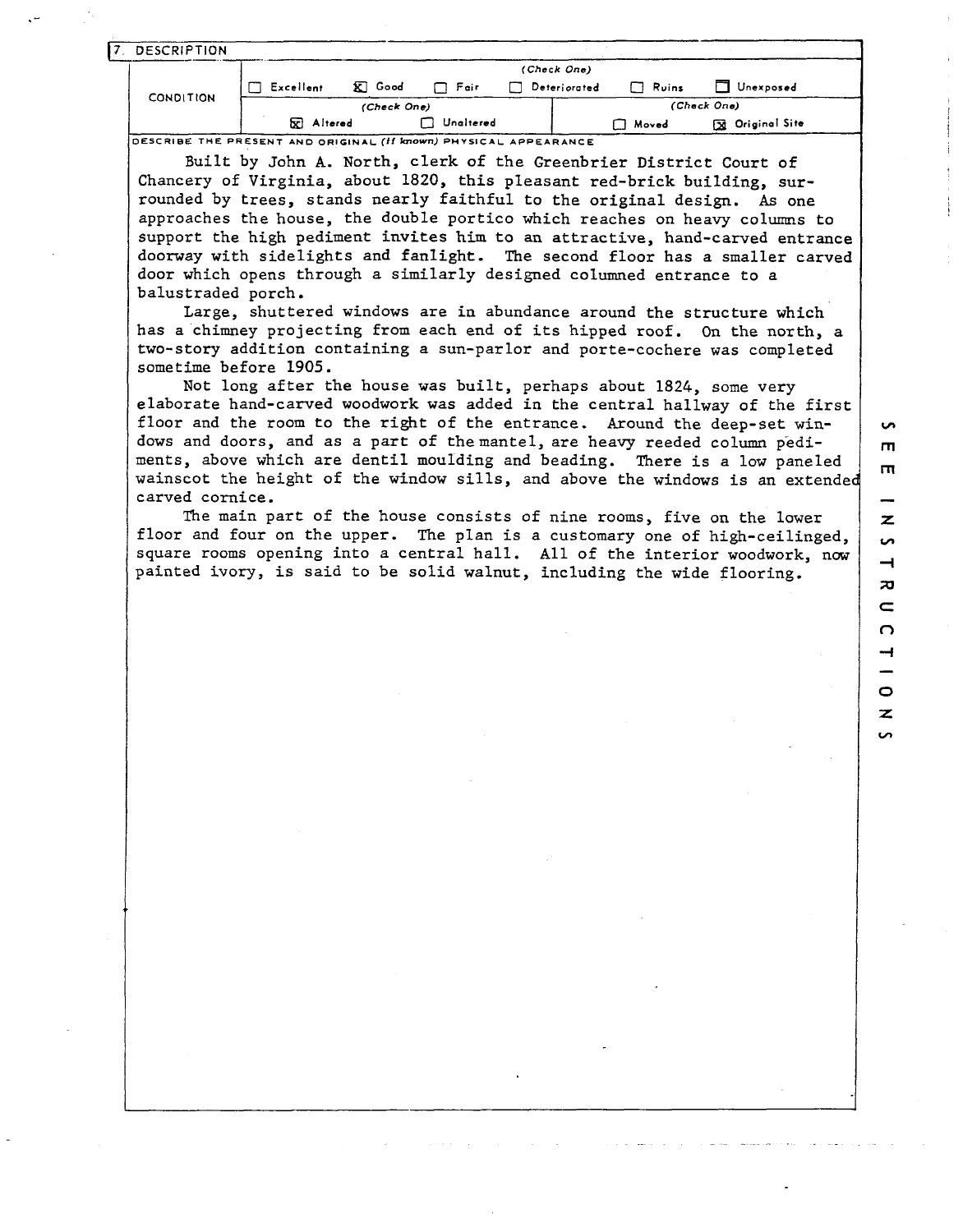| PERIOD (Check One or More as Appropriate)                |                            |                      |                       |
|----------------------------------------------------------|----------------------------|----------------------|-----------------------|
| Pre-Columbian:                                           | 16th Century               | 18th Century         | 20th Century          |
| 15th Century<br>$\mathbf{1}$                             | 17th Century               | 19th Century<br>न्ति |                       |
| SPECIFIC DATE(S) (If Applicable and Known) $c = 1820$    |                            |                      |                       |
| AREAS OF SIGNIFICANCE (Check One or More as Appropriate) |                            |                      |                       |
| Abor iginal                                              | $\Box$ Education           | R Political          | <b>Urban Planning</b> |
| Prehistoric                                              | $\Box$ Engineering         | Religion/Phi.        | Other (Specify)       |
| $\Box$ Historic                                          | Industry                   | losophy              |                       |
| Agriculture                                              | Invention                  | Science              |                       |
| Architecture<br>Œ.                                       | Landscape                  | Sculpture            |                       |
| Art                                                      | Architecture               | Social/Human-        |                       |
| Commerce<br>ÞЧ.                                          | Literature<br>$\mathbf{1}$ | itarian              |                       |
| Communications                                           | Military                   | Theater              |                       |
| Conservation                                             | $\Box$ Music               | Transportation       |                       |

The John **A.** North house, built in 1820 as the home of the clerk of the Greenbrier District Court of Chancery of Virginia, is an example of an architectural style common to the developing interior valleys of western Virginia as the internal improvements of canals and roads opened better passage to the Ohio River from the east. About ten years after construction, the building began use as a tavern along the main route from Richmond and catered to the jurists of the District Court of Chancery and the western sessions of the Supreme Court of Appeals of Virginia which began at Lewisburg on August 1, 1831.

The house is a two-story, red-brick structure with a double portico and some elaborate carved wood features. The plan is a customary one for the time and area, for as the old frontier became more prosperous and settled, those who could afford it built well-constructed and substantial homes. High-ceilinged, square rooms open into a central hall. Fireplaces in each of the major rooms supplied warmth, and large and abundant shuttered windows invited light.

John North was the third generation of his family in America and had lived in the western valleys of Virginia all of his life. In 1818 he was appointed clerk in an expanding court system and settled at Lewisburg where the Greenbrier Chancery District was located, building his house on the western edge of town. As the area grew and western Virginia's status increased, the legislature provided for annual sessions of the state's Supreme Court of Appeals at Lewisburg. North was appointed to serve as its clerk and became also the first caretaker of the unit's library.

This prosperous public servant sold his house in 1830 to James M. Frazier, who converted the building to an ordinary and called it the Star Tavern. Frazier's business was good, for he catered particularly to the court sessions, and new roads were bringing increasing numbers of travelers to the area while visiting the White Sulphur, Salt Sulphur, Blue Sulphur and Sweet Springs resorts. This patronizing paid off in more ways than one for the proprietor, for he constructed a new two-story building into which the law library was noved in 1854. The structure serves even today in a similar capacity as the Greenbrier Library and Museum.

After the Civil War, which perhaps saw the use of the tavern as a temporary hospital, the building reverted to a more private existence. Frazier's estate was settled in 1871, and the property passed to a Colonel Joseph McPherson and his daughter, wife of a Major John W. Harris. With the sale of the building in 1905 to the Lewisburg Seminary and Conservatory of Music, use as part of an educational establishment was begun, ending only in 1972.

ς,  $\mathbf{z}$  $\bullet$  $\blacksquare$  $\cup$  $\Rightarrow$  $\alpha$  $\overline{a}$ S  $\overline{z}$ ш Ш  $\sim$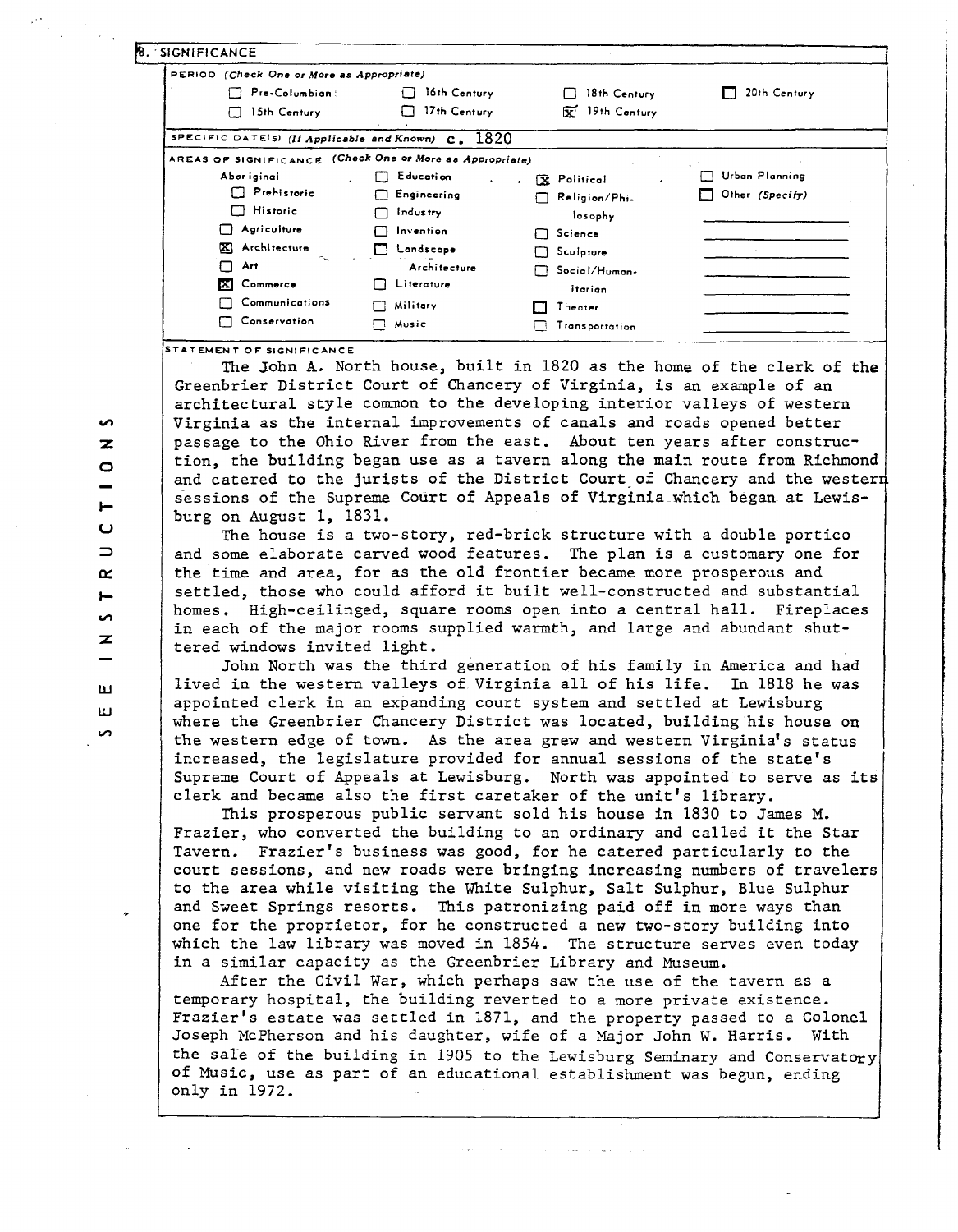## , **c** . - . . **Form 10-3000 UNITED STATES DEPARTMENT OF THE INTERIOR STATE NATIONAL PARK SERVICE**

**NATIONAL REGISTER OF HISTORIC PLACES** 

**INVENTORY** - **NOMINATION FORM** 

Greenbrier **FOR NPS USE ONLY** 

COUNTY

**ENTRY NUMBER DATE** 

 $\overline{\mathsf{L}}$ 

West Virginia

**GPO 921-724** 

**(continuation** *Sheet)* 

*(Number* **all entrfeo)** 

**8.** SIGNIFICANCE (Continued)

**A** landmark in Lewisburg, W.Va., the old North house or Star Tavern played a common role in early national development. Representative of a style of building much in evidence at the time, its use as an ordinary on the growing east-west network from Richmond and tidewater, Virginia, to the Kanawha and Ohio valleys played its part in westward movement. Such movement was ever evident in the reason for construction of the house for it was built by a man who moved to Lewisburg to take up duties in an expanding court system and soon became clerk to a western session of established Virginia's highest court.

 $\mathbf{A}$  and the<br>continuum continuum of  $\mathbf{A}$  ,  $\mathbf{A}$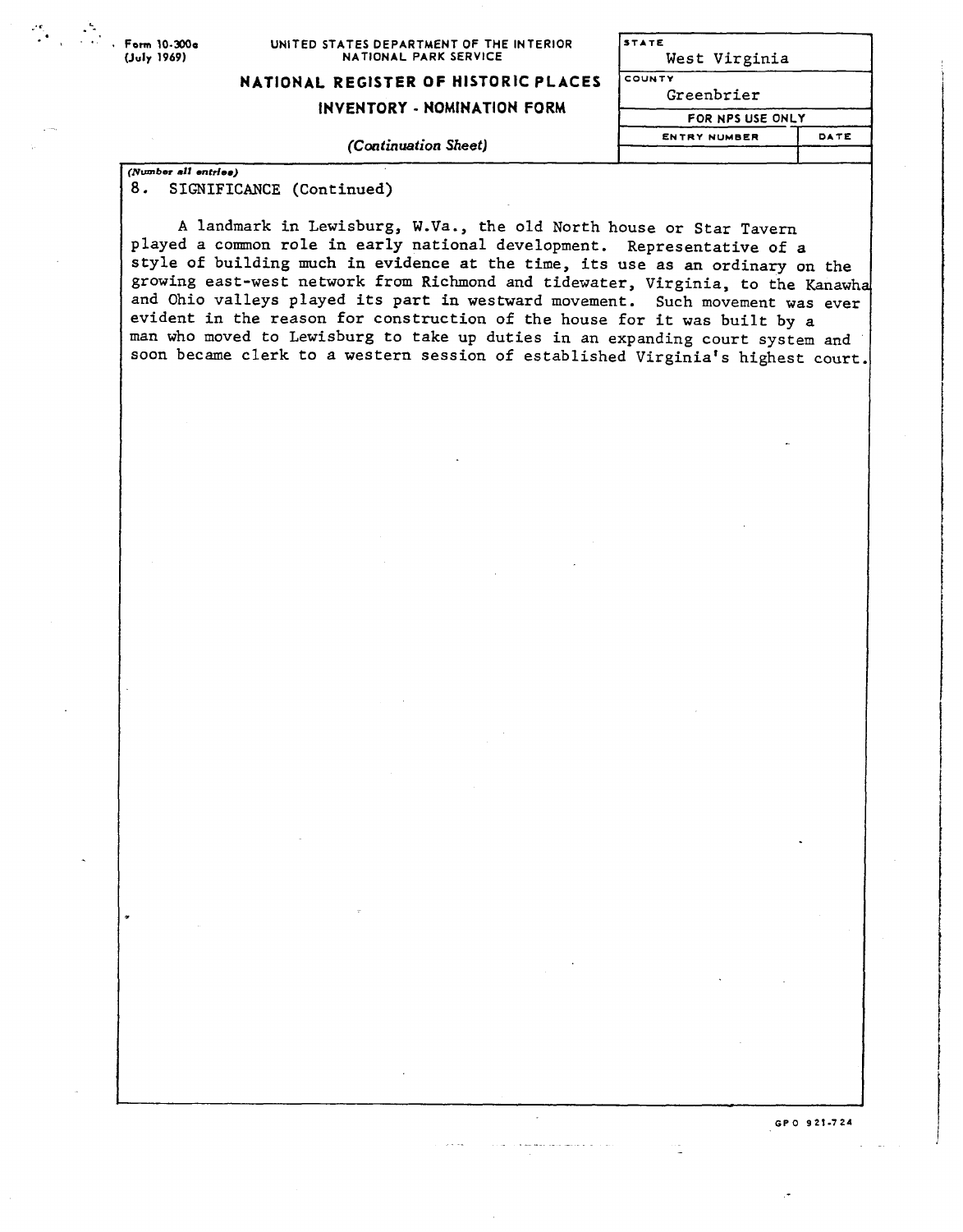|                                                                                                                                                                                                                                                                                          |                    |                      |  | 9. MAJOR BIBLIOGRAPHICAL REFERENCES                                                                             |  |                                                                              |                                                                                                    |               |          |                                                                                                         |      |                                                                 |                |  |
|------------------------------------------------------------------------------------------------------------------------------------------------------------------------------------------------------------------------------------------------------------------------------------------|--------------------|----------------------|--|-----------------------------------------------------------------------------------------------------------------|--|------------------------------------------------------------------------------|----------------------------------------------------------------------------------------------------|---------------|----------|---------------------------------------------------------------------------------------------------------|------|-----------------------------------------------------------------|----------------|--|
|                                                                                                                                                                                                                                                                                          |                    |                      |  | West Virginia Publishing Co., 1942. (pp. 84-88)                                                                 |  |                                                                              |                                                                                                    |               |          | Dayton, Ruth Woods. Greenbrier Pioneers and Their Homes. Charleston, W.Va.:                             |      |                                                                 |                |  |
| Lewisburg Landmarks. Charleston, W.Va.: Education Foundation<br>Inc., $1957.$ (p. 30).<br>Hagerman, Kathryn H., comp. "A History of the Greenbrier County Library and<br>Museum." Pamphlet. Lewisburg, W.Va. (?), 1973 (?).                                                              |                    |                      |  |                                                                                                                 |  |                                                                              |                                                                                                    |               |          |                                                                                                         |      |                                                                 |                |  |
|                                                                                                                                                                                                                                                                                          |                    |                      |  |                                                                                                                 |  |                                                                              |                                                                                                    |               |          |                                                                                                         |      |                                                                 |                |  |
|                                                                                                                                                                                                                                                                                          |                    |                      |  | 19. GEOGRAPHICAL DATA AND ARRESTS AND A STRUCK AND A STRUCK AND A STRUCK AND A STRUCK AND A STRUCK AND A STRUCK |  |                                                                              |                                                                                                    |               |          |                                                                                                         |      |                                                                 |                |  |
|                                                                                                                                                                                                                                                                                          |                    |                      |  | LATITUDE AND LONGITUDE COORDINATES<br>DEFINING A RECTANGLE LOCATING THE PROPERTY                                |  |                                                                              | O.                                                                                                 |               |          | LATITUDE AND LONGITUDE COORDINATES<br>DEFINING THE CENTER POINT OF A PROPERTY<br>OF LESS THAN TEN ACRES |      |                                                                 |                |  |
| CORNER                                                                                                                                                                                                                                                                                   | <b>LATITUDE</b>    |                      |  | LONGITUDE                                                                                                       |  |                                                                              | R                                                                                                  |               | LATITUDE |                                                                                                         |      | LONGITUDE                                                       |                |  |
| <b>NW</b>                                                                                                                                                                                                                                                                                |                    |                      |  | Degrees Minutes Seconds   Degrees Minutes Seconds                                                               |  |                                                                              |                                                                                                    | 37 o          |          | Degrees Minutes Seconds  <br>48. 11.                                                                    |      | Degrees Minutes Seconds<br>$80$ $\circ$ $26$ $\cdot$ 55 $\cdot$ |                |  |
| NE.<br><b>SE</b>                                                                                                                                                                                                                                                                         |                    |                      |  |                                                                                                                 |  |                                                                              |                                                                                                    |               |          |                                                                                                         |      |                                                                 |                |  |
| <b>SW</b>                                                                                                                                                                                                                                                                                |                    |                      |  |                                                                                                                 |  |                                                                              |                                                                                                    |               |          |                                                                                                         |      |                                                                 |                |  |
|                                                                                                                                                                                                                                                                                          |                    |                      |  | APPROXIMATE ACREAGE OF NOMINATED PROPERTY:                                                                      |  |                                                                              |                                                                                                    | -3/4 Acre     |          |                                                                                                         |      |                                                                 |                |  |
|                                                                                                                                                                                                                                                                                          |                    |                      |  |                                                                                                                 |  |                                                                              |                                                                                                    |               |          | LIST ALL STATES AND COUNTIES FOR PROPERTIES OVERLAPPING STATE OR COUNTY BOUNDARIES                      |      |                                                                 |                |  |
| STATE:                                                                                                                                                                                                                                                                                   |                    |                      |  |                                                                                                                 |  | <b>CODE</b>                                                                  |                                                                                                    | COUNTY        |          |                                                                                                         |      |                                                                 | CODE           |  |
| STATE:                                                                                                                                                                                                                                                                                   |                    |                      |  |                                                                                                                 |  | CODE                                                                         |                                                                                                    | COUNTY:       |          |                                                                                                         |      |                                                                 | CODE           |  |
| STATE:                                                                                                                                                                                                                                                                                   |                    |                      |  |                                                                                                                 |  | CODE                                                                         |                                                                                                    | COUNTY:       |          |                                                                                                         |      |                                                                 | CODE           |  |
| STATE:                                                                                                                                                                                                                                                                                   |                    |                      |  |                                                                                                                 |  | CODE                                                                         |                                                                                                    | COUNTY:       |          |                                                                                                         |      |                                                                 | CODE           |  |
|                                                                                                                                                                                                                                                                                          |                    | 11. FORM PREPARED BY |  |                                                                                                                 |  |                                                                              |                                                                                                    |               |          |                                                                                                         |      |                                                                 |                |  |
|                                                                                                                                                                                                                                                                                          | NAME AND TITLE:    |                      |  |                                                                                                                 |  |                                                                              |                                                                                                    |               |          |                                                                                                         |      |                                                                 |                |  |
| ORGANIZATION                                                                                                                                                                                                                                                                             |                    |                      |  |                                                                                                                 |  |                                                                              |                                                                                                    |               |          | C.E. Turley, Field Agent & James E. Harding, Research Analyst                                           | DATE |                                                                 |                |  |
|                                                                                                                                                                                                                                                                                          |                    |                      |  | West Virginia Antiquities Commission                                                                            |  |                                                                              |                                                                                                    |               |          |                                                                                                         |      |                                                                 | April 11, 1974 |  |
|                                                                                                                                                                                                                                                                                          | STREET AND NUMBER: |                      |  | Old Mountainlair, West Virginia University                                                                      |  |                                                                              |                                                                                                    |               |          |                                                                                                         |      |                                                                 |                |  |
| CITY OR TOWN:                                                                                                                                                                                                                                                                            |                    |                      |  |                                                                                                                 |  |                                                                              |                                                                                                    | <b>STATE</b>  |          |                                                                                                         |      |                                                                 | CODE           |  |
| Morgantown                                                                                                                                                                                                                                                                               |                    |                      |  |                                                                                                                 |  |                                                                              |                                                                                                    | West Virginia |          |                                                                                                         |      |                                                                 | 54             |  |
|                                                                                                                                                                                                                                                                                          |                    |                      |  | 12. STATE LIAISON OFFICER CERTIFICATION                                                                         |  |                                                                              | NATIONAL REGISTER VERIFICATION                                                                     |               |          |                                                                                                         |      |                                                                 |                |  |
| As the designated State Liaison Officer for the Na-<br>tional Historic Preservation Act of 1966 (Public Law<br>89-665), I hereby nominate this property for inclusion<br>in the National Register and certify that it has been<br>evaluated according to the c-iteria and procedures set |                    |                      |  |                                                                                                                 |  | I hereby certify that this property is included in the<br>National Register. |                                                                                                    |               |          |                                                                                                         |      |                                                                 |                |  |
| forth by the National Park Service. The recommended<br>level of significance of this nomination is:<br>æ<br>Loc≱l<br>State<br>National<br>$\Box$<br>Name<br><b>e</b> ohard M. Davis                                                                                                      |                    |                      |  |                                                                                                                 |  |                                                                              | Director, Office of Archeology and Historic Preservation<br>${\bf D}$ afe $\rightarrow$<br>ATTEST: |               |          |                                                                                                         |      |                                                                 |                |  |
| State Historic Preservation<br>Title<br>Officer                                                                                                                                                                                                                                          |                    |                      |  |                                                                                                                 |  |                                                                              | Keeper of The National Register                                                                    |               |          |                                                                                                         |      |                                                                 |                |  |
| Date                                                                                                                                                                                                                                                                                     |                    | May 9, 1974          |  |                                                                                                                 |  |                                                                              |                                                                                                    | Date          |          |                                                                                                         |      |                                                                 |                |  |
|                                                                                                                                                                                                                                                                                          |                    |                      |  |                                                                                                                 |  |                                                                              |                                                                                                    |               |          |                                                                                                         |      |                                                                 |                |  |

 $\ddot{\phantom{0}}$ 

**GPO 931-89**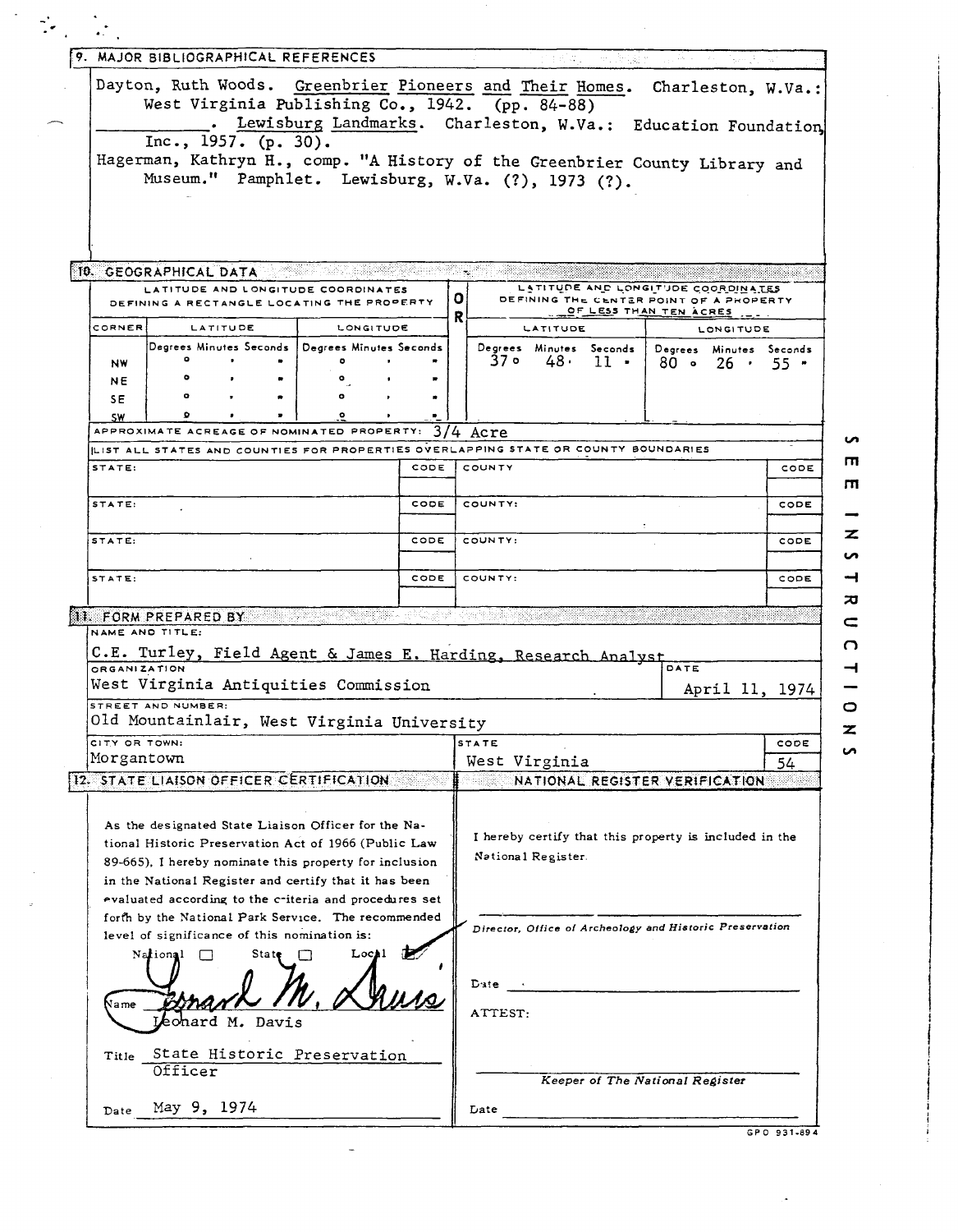